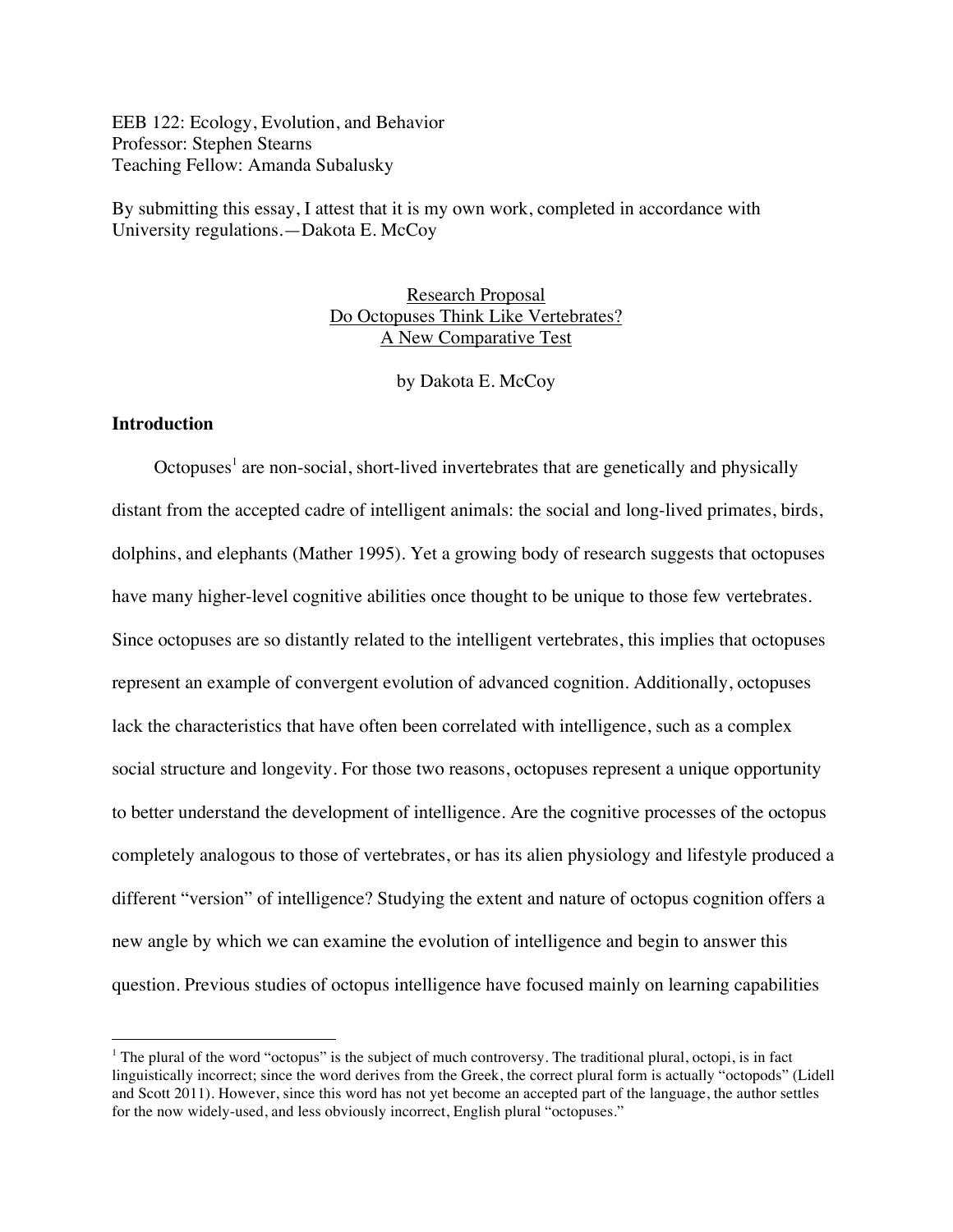through classical conditioning techniques (for review, see Boal 1996), whereas the research proposed herein will use the methodology of past studies of octopus cognition (e.g. Bierens de Haan 1949, Walker et al. 1970, Boal 1996) to study two inter-related characteristic markers of higher cognition. Specifically, the proposed study will seek to determine whether octopuses have the capacity for delay of gratification, and whether octopuses will use play as an effective selfdistracting coping mechanism.

Delay of gratification is the postponement of immediate reward to obtain a greater, delayed reward; in other words, it represents an exercise of self-control. Mischel (1974) defined the classic paradigm of delay of gratification as a two-step process. First, the subject chooses between the delayed versus immediate reward; second, the subject "bridges" the timed delay interval, often employing coping mechanisms such as self-distracting play (Mischel 1974). Delay of gratification is a hallmark of higher cognition, since it implies foresight, future planning, and goal-oriented behavior (Mischel 1974, Beran et. al 1998). Further, animals of high cognition employ sophisticated coping techniques to bridge the delay interval – the second part of the Mischel paradigm—most notably by playing with toys available to them to distract themselves while waiting for the reward (Evans and Beran 2010).

Most prior research of octopus intelligence has focused on examining learning ability through classical conditioning, demonstrating that octopuses learn quickly and in a manner akin to vertebrates (e.g., Fiorito et al. 1990). However, little work has been done examining less wellunderstood aspects of cognition, such as play and delay of gratification. Play has been observed in a wide variety of animals (e.g., Burghardt 1998, Heinrcih and Smolker 1998, Watson 1998) but the functional purposes of play are not well understood, particularly in object play by adult animals (Hall 1998). The capacity for delay of gratification implies complex abilities to link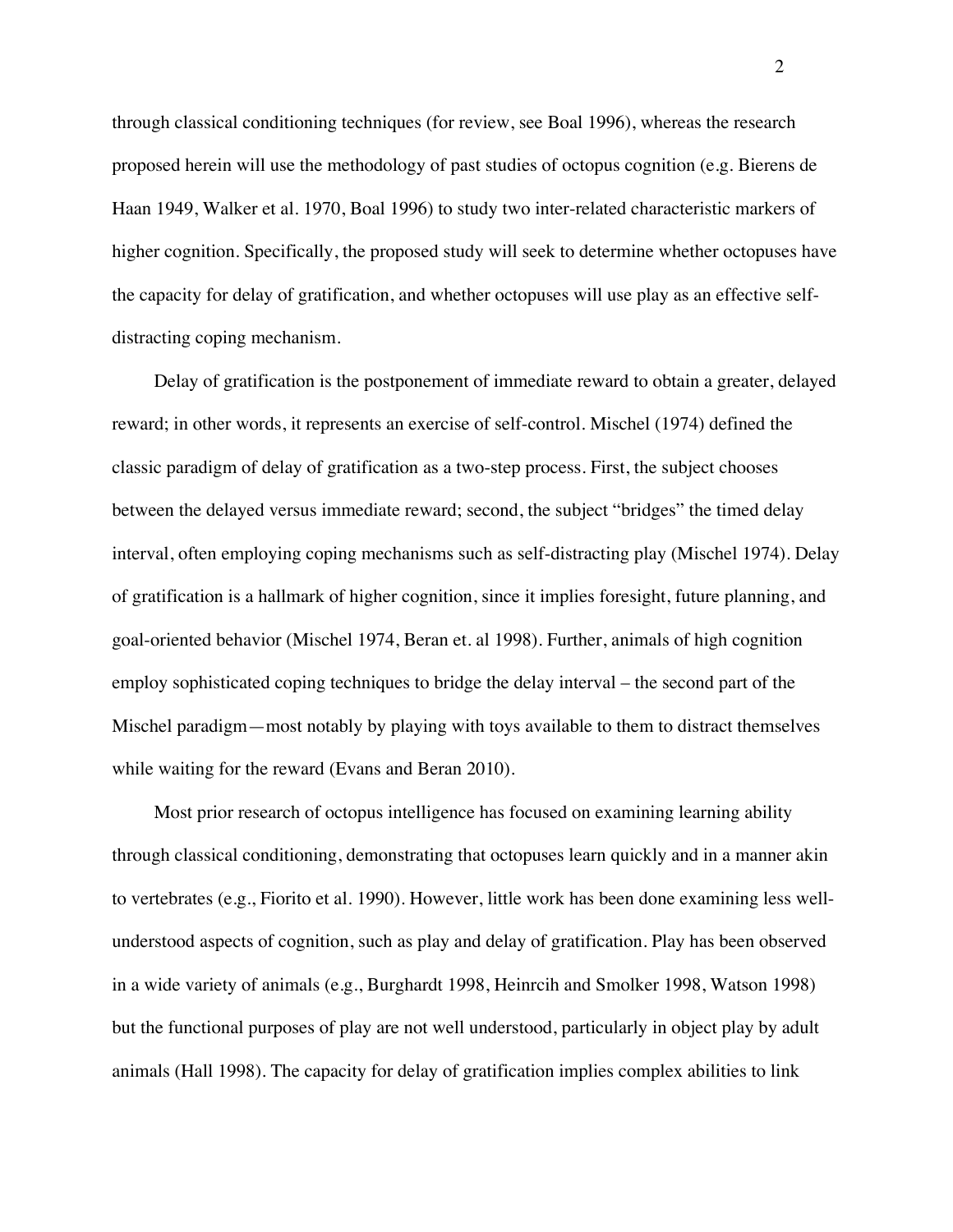sequential actions, plan for the future, and predict future events (Mischel 1974). I propose to test octopuses' ability to delay gratification as an indication of foresight and future planning. Furthermore, I will test octopuses' ability to use object play as a coping mechanism to extend the time for which they are willing to wait for a reward. This framework of study will examine those two characteristics in a rigorous manner to better understand octopus cognition, shed light upon the development of foresight and the functionality of adult object play behavior, and thus provide a basis for comparison between octopuses and intelligent vertebrates.

#### **Background**

#### **Octopus Intelligence**

Previous research of octopus intelligence has made it clear that octopuses are on a similar cognitive level to highly developed vertebrates, with brains of similar relative size and complexity (Budelmann 1994, Ikeda 2009, Packard 1972, Young 1971,). Octopuses have displayed significant ability to learn visually and tactually and have demonstrated remarkable memories (Wells 1966, Wells 1978, Young 1991, Boal 1991, Fiorito and Scotto 1992, Alves et al. 2007). For example, octopuses have on a number of occasions demonstrated long-term memory and spatial learning capabilities related to den location and foraging experiments (e.g., Walker et al. 1970, Mather 1991, Papini and Bitterman 1991, Mather and Anderson 1999). One neurobiological study revealed that certain areas of the octopus brain show a "vertebrate-like potential for long-term learning and memory (Hochner et al. 2003). The observed behavior and cognition of octopuses to date suggests that they could well have the capacity to exhibit the selfcontrol and forethought necessary for delay of gratification. The extensive research documenting octopus memory lends particularly compelling support to this hypothesis, since memory capabilities are a correlate of forethought.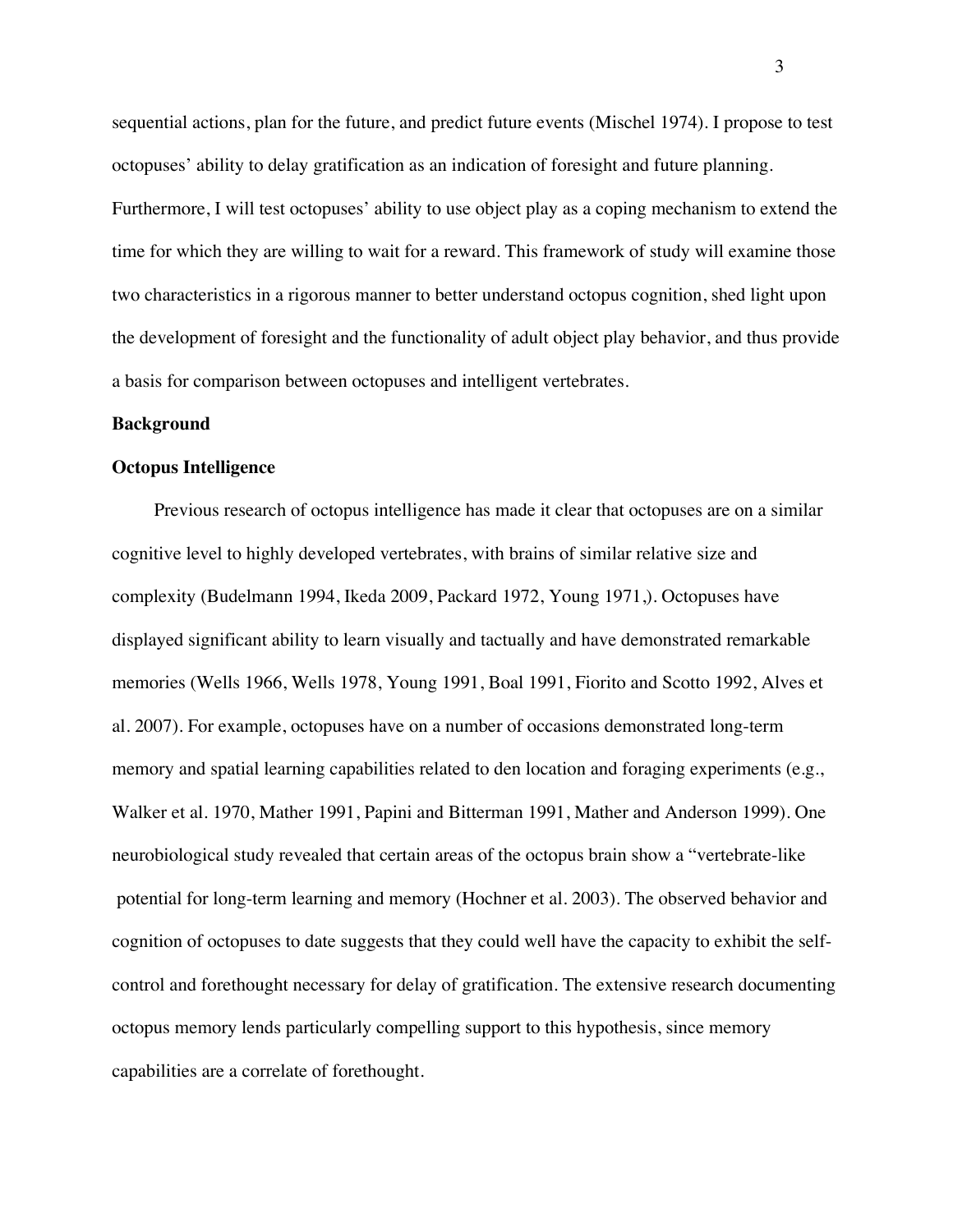Additionally, octopuses continue to surpass cognitive expectations, particularly in their variety of learning capabilities. A large body of work provides evidence for the neurobiological basis of advanced learning capabilities in octopuses (for reviews, see Boycott and Young 1950, Boycott 1954, Young 1961, Wells 1962, Young 1964, Sanders 1975, Young 1977, Wells 1978, Chichery 1992, Boal 1996, Mather 1995), and a recent group of studies have showed further experimental confirmation for learning abilities in octopuses (for review, see Ikeda 2009). In a particularly striking example of unexpected learning abilities in octopuses, Fiorito and Scotto (1992) showed that the common octopus could swiftly learn to select one of two options by watching another octopus undergo trial and error. This particular characteristic of intelligence, social learning, is not one that would have been predicted to be evident in a non-social animal such as octopuses. Evidence of octopus ability to learn socially draws into question our longstanding connection between advanced cognition and complex sociality, and prompts further research of other potential cognitive abilities of octopuses, such as the study proposed herein.

Octopuses are also able to solve complex problems. Problem solving abilities have mostly been studied through the use of mazes, and several studies show octopuses navigating mazes more swiftly over time (Buytendijk 1933, Bierens de Haan 1949, Boycott 1954). Further, careful statistical analysis in one study showed that the octopuses were solving a maze through sequentially linked actions, rather than through simple associative trial and error (Fiorito et al. 1990). Therefore, octopuses may be able to understand the framework of a delay-of-gratification test, which requires a step beyond the simple association between choosing an option and receiving food. In order to succeed at delay of gratification, the octopus must be able to link its actions to delayed results over a long period of time, a cognitive task of which it appears to be capable based on the maze studies.

4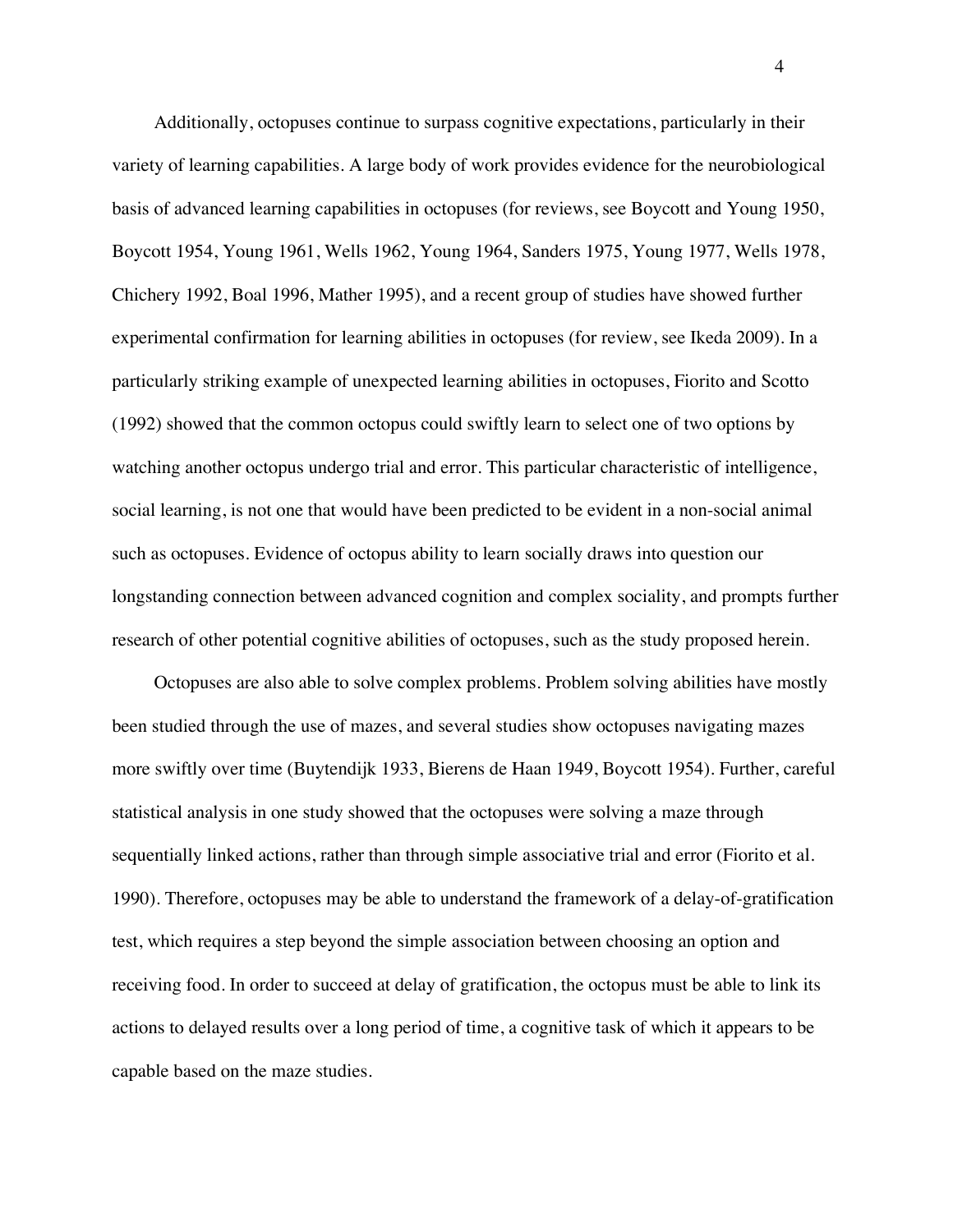While anecdotal evidence has suggested for years that octopuses are very curious and will play with novel objects (e.g., Forister 2002), two recent studies provide scientific basis for this claim. Two of eight octopuses studied by Mather and Anderson (1999) showed exploratory play of a new object—a flexible funnel—by aiming jets of water to regularly transport it back and forth, a process analogous to bouncing a ball. Additionally, Kuba et al. (2006) introduced Legos to fourteen octopuses, nine of which demonstrated exploratory play behavior with the Legos. Kuba et al. (2006) also investigated the timing and development of their behavior, concluding that play followed a period of exploratory behavior in a manner similar to that of vertebrates, suggesting an analogous origin of this cognitive characteristic. It appears that both octopuses and intelligent vertebrates use play as a mechanism to examine and explore new situations and objects, so it appears that this functional cognitive purpose of play is common to octopuses and vertebrates. The research proposed herein will determine whether octopuses share with vertebrates another functional purpose of play; specifically, will octopuses use play as a coping mechanism for self-distraction during a delay interval? Further, will the availability of toys allow octopuses to cope with longer delay intervals?

# **Previous Studies on Delayed Gratification and Play Behavior**

The commonly accepted Mischel paradigm describes delay of gratification as a two-step process (Mischel 1974). The first stage is choosing whether to wait or to receive the immediate reward, and the second stage consists of bridging the time during the delay. Bridging consists of any thoughts and actions the subject takes while waiting during the delay (Beran et al. 1998, Mischel 1974). In studies done with children, the conditions of the bridging interval greatly affect the length of time a child will endure delay of gratification: if the reward is present during the bridging interval, the child cannot wait as long (Mischel and Ebbeson 1970, Mischel and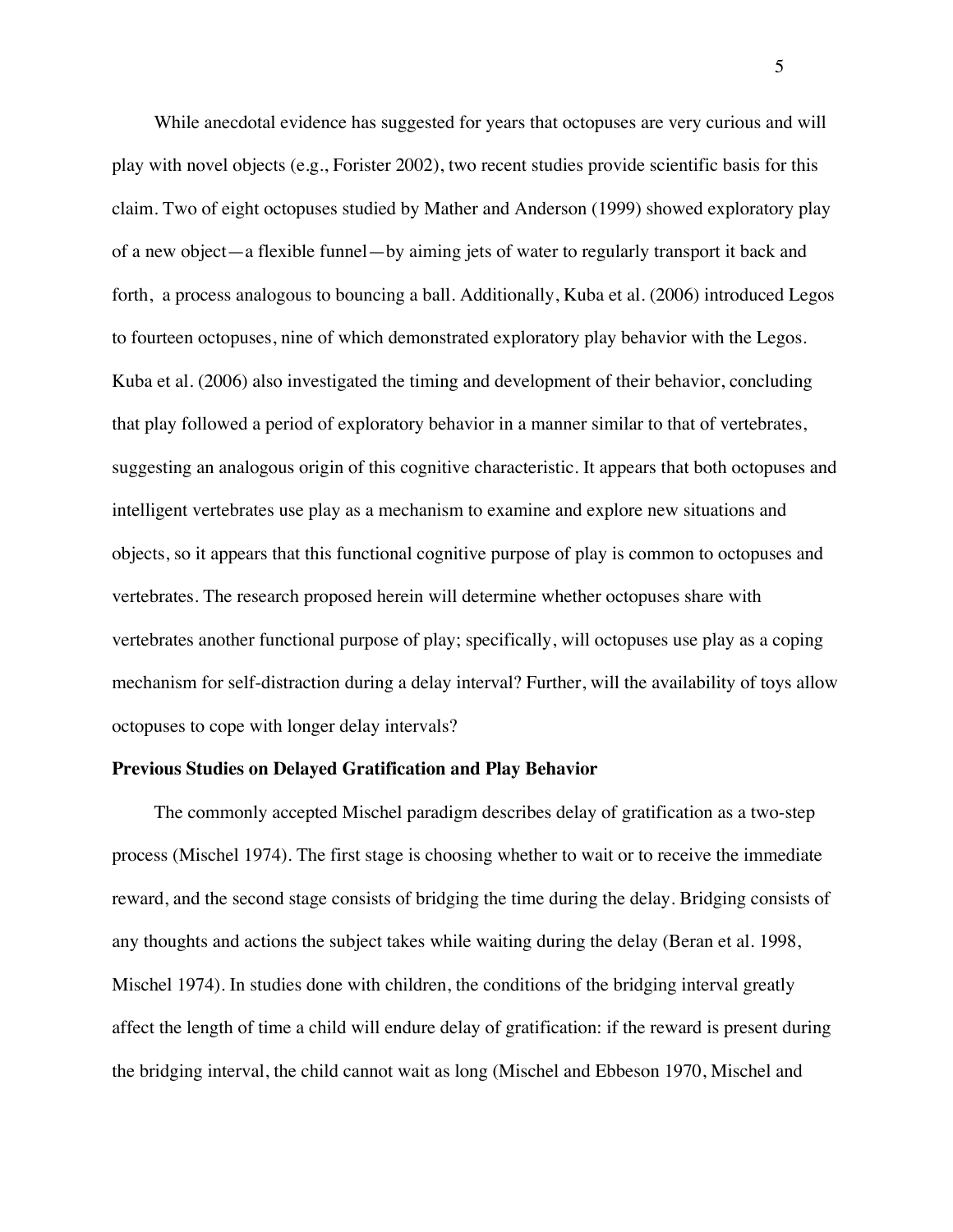Moore 1973, Mischel 1981,), but if photographs of the reward are present, the child is able to wait longer (Mischel and Moore 1973). There is thus some evidence that presence of the actual reward impedes cognitive ability, while the presence of symbols may help with self-control. Further, it is clear that conditions during the bridging interval have an impact on performance in delay of gratification tests. Beran et al. (1998) conducted a study with chimpanzees via the Mischel paradigm, in which (i) the chimpanzees were taught that they had a choice between an immediate reward and a delayed, more-preferred reward, and (ii) chimpanzees that had been language trained with lexigrams were offered symbols of the reward to help bridge the gap interval. All chimpanzees delayed gratification when the food reward was present, and one of three chimpanzees displayed the greatest capacity for delay of gratification when lexigrams were present during the bridging interval (Beran et al. 1998).

It appears that lexigrams improve primate ability to cope with delay of gratification, but this is not particularly relevant to studying octopus cognition because octopuses have not been language trained with lexigrams, as have chimpanzees. A more relevant coping mechanism, selfdistracting play, has been observed in delay of gratification studies of children (e.g., Mischel et al. 1972, Miller and Karniol 1976, Toner and Smith 1977, Cournoyer and Trudel 1991) and, only recently, of chimpanzees (Evans and Beran 2007). Evans and Beran (2007) found that chimpanzees employed play to distract themselves during the bridging interval of a delay of gratification study using food rewards. Chimpanzees played significantly more with toys during the bridging interval than not, and their performance on delay of gratification tests improved when the coping mechanism of play was available to them (Evans and Beran 2007). In other words, the chimpanzees were able to wait longer for a reward when toys were present. A similar result, an improvement in capacity to delay gratification, was found in several studies of children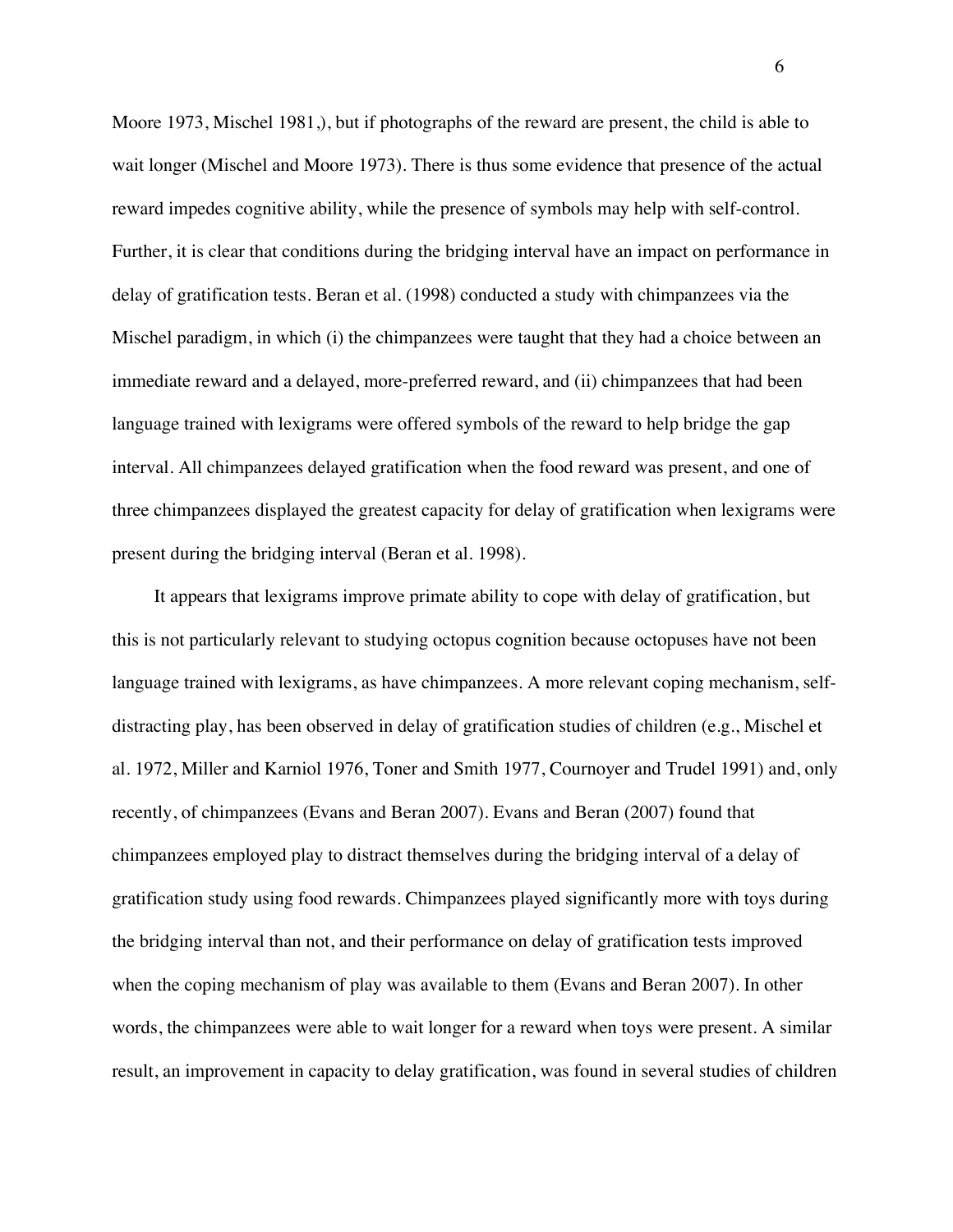(Mischel et al. 1972, Miller and Karniol 1976, Toner and Smith 1977, Cournoyer and Trudel 1991). Since octopuses have been shown to display play behavior (e.g., Mather and Anderson 1999, Kuba et al. 2006), it is reasonable to hypothesize that octopuses may be able to use play as a coping mechanism, similarly to chimpanzees.

Delay of gratification has mostly been observed in chimpanzees and humans. However, other animals have occasionally exhibited impulse control for a short amount of time. For example, pigeons characteristically choose the immediate, but smaller, reward (e.g. Fantino 1966, Mazur and Logue 197,8 Logue et al. 1984), but Ainslie (1974) and Grosch and Neuringer (1981) successfully rained pigeons to forego an immediate reward to receive a larger reward. Similar research has been done with rats (see Killeen et al. 1981). Therefore, there is some precedent for delay of gratification in animals that are not usually characterized as highly intelligent. However, studies of delay of gratification in non-primates often utilize extensive training techniques and only teach a subject to consistently choose a greater, delayed reward over a less, immediate reward (Grosch and Neuringer 1981). In that situation, it may be that the animal has simply been trained to exhibit patience for a greater reward; it may or may not understand the situation given to it. The study proposed herein will provide a set of control trials to allow to octopus to choose a delayed or immediate reward in several different situations, thus providing a baseline for comparison in order to better understand the cognitive implications of the octopus' performance. This setup requires a more complex cognitive task than that asked of non-primates in previous studies, since it offers an actual choice to the subject. Additionally, to differentiate between octopus performance and the performance of non-primates on previous studies, the proposed research will determine to what extent octopuses possess the capacity to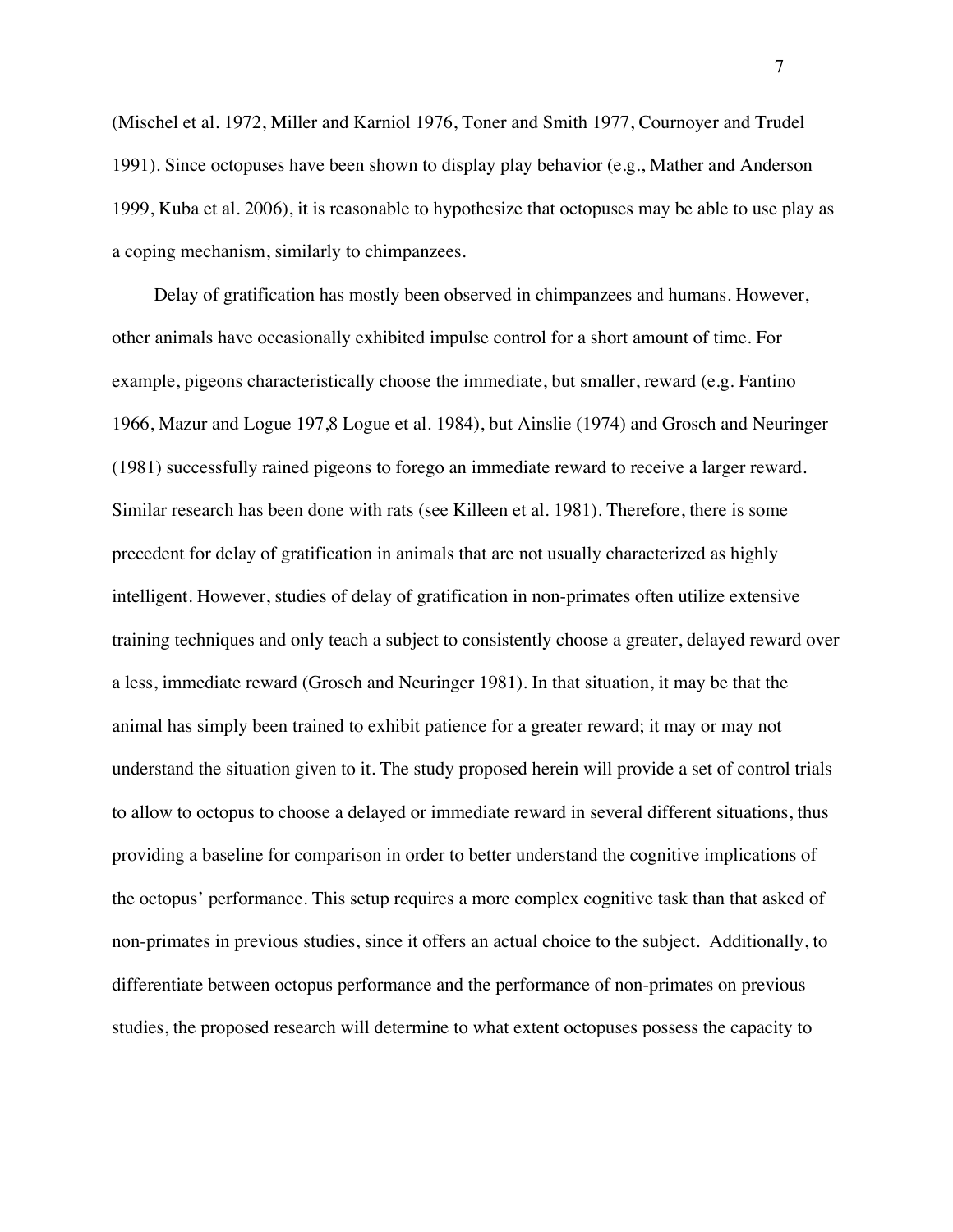delay gratification. That is, I will determine what time interval is the maximum that octopuses will tolerate to receive a food reward twice as large as the immediate reward.

### **Hypotheses**

- 1. **Delay of Gratification:** The octopus will choose to forego an immediate reward in order to obtain a greater, but delayed, reward. That is, octopuses will display delay of gratification, similarly to primates.
	- i.I will determine the maximum time delay an octopus will consistently endure (i.e., over 75% of the time) to receive a reward double that of the immediate option.
- 2. **Self-Distraction A:** The octopus will play significantly more with toys when undergoing time delay for a reward than during non-testing times. That is, octopuses will employ selfdistraction, similarly to primates, during delayed gratification trials.
	- i. Toys will be made available to the octopuses at all times. I will record the amount of time each octopus spends playing with the toys during the delay interval and compare this figure to the amount of time it spends playing with the toys at other times.
- 3. **Self-Distraction B:** The presence of toys will enable the octopus to endure significantly longer delay periods for the doubled food reward than in trials where no toys are present.
	- i.We will determine the maximum delay time an octopus will consistently (over 75% of trials) endure—in the presence of toys—to receive a reward double that of the immediate option.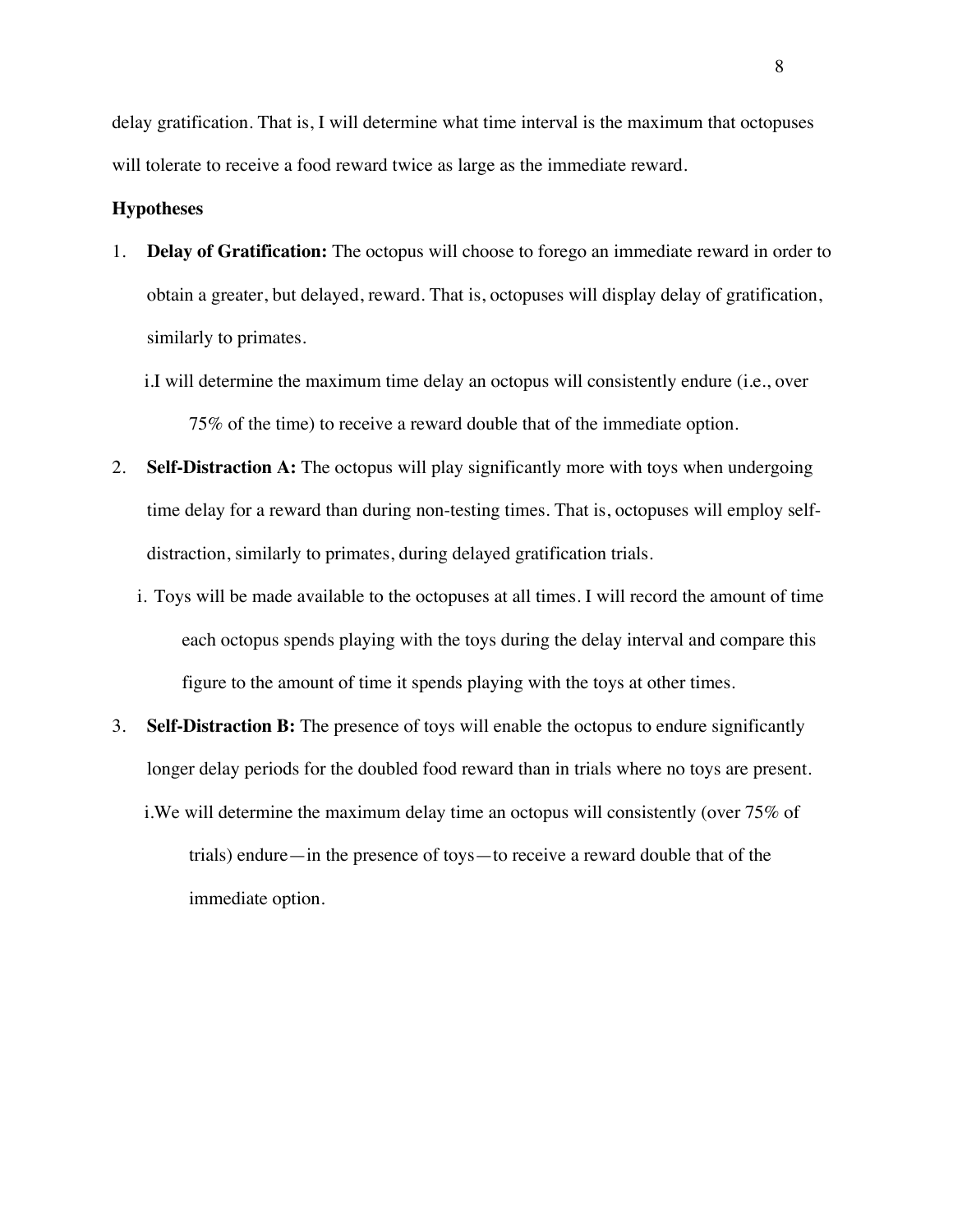### **Methods**

#### **Participants**

Four common octopuses (*Octopus vulgaris)* will be used in this study, all of approximately the same age, between 3 and 6 months old. The octopus will be cared for and fed following Walker et al.'s (1970) guidelines for octopus experimentation. They will be housed individually in four identical tanks, outfitted with movable sliders to provide cover and isolation during testing. Diet will be constant throughout experimentation. Because of the octopus's propensity to attack and grasp things presented to it, and the underwater environment, the procedure described here differs slightly from what has been previously used with studies of delay of gratification in primates.

### **Apparatus**

The tanks will rest upon a broad table with 2 feet of clear table surface in front of each tank. Two large identical clear food tubes, one of which will contain the immediate reward and the other the delayed reward, will be placed on the table in sight of the octopus being tested, one on either end of the tank. This setup of visual food rewards behind glass has been used successfully in many pervious experiments studying octopus memory and cognition (e.g., Buytendijk 1933, Bierens de Haan 1949, Schiller 1949, Boycott 1954, Wells 1964, Wells 1967, Wells 1970). The larger reward will fill the tube twice as high as will the small reward, so that the larger reward can easily be visually distinguished by the octopus. The two choices presented to the octopuses will be a red spherical block and a blue cubical block, each attached identically to single-hinged wooden poles. Previous studies of octopuses have successfully used such simultaneous visual discrimination tactics to train octopuses (for review, see Boal 1996). The poles will be hinged in such a way that the blocks can be submerged near the octopus underwater while the pole is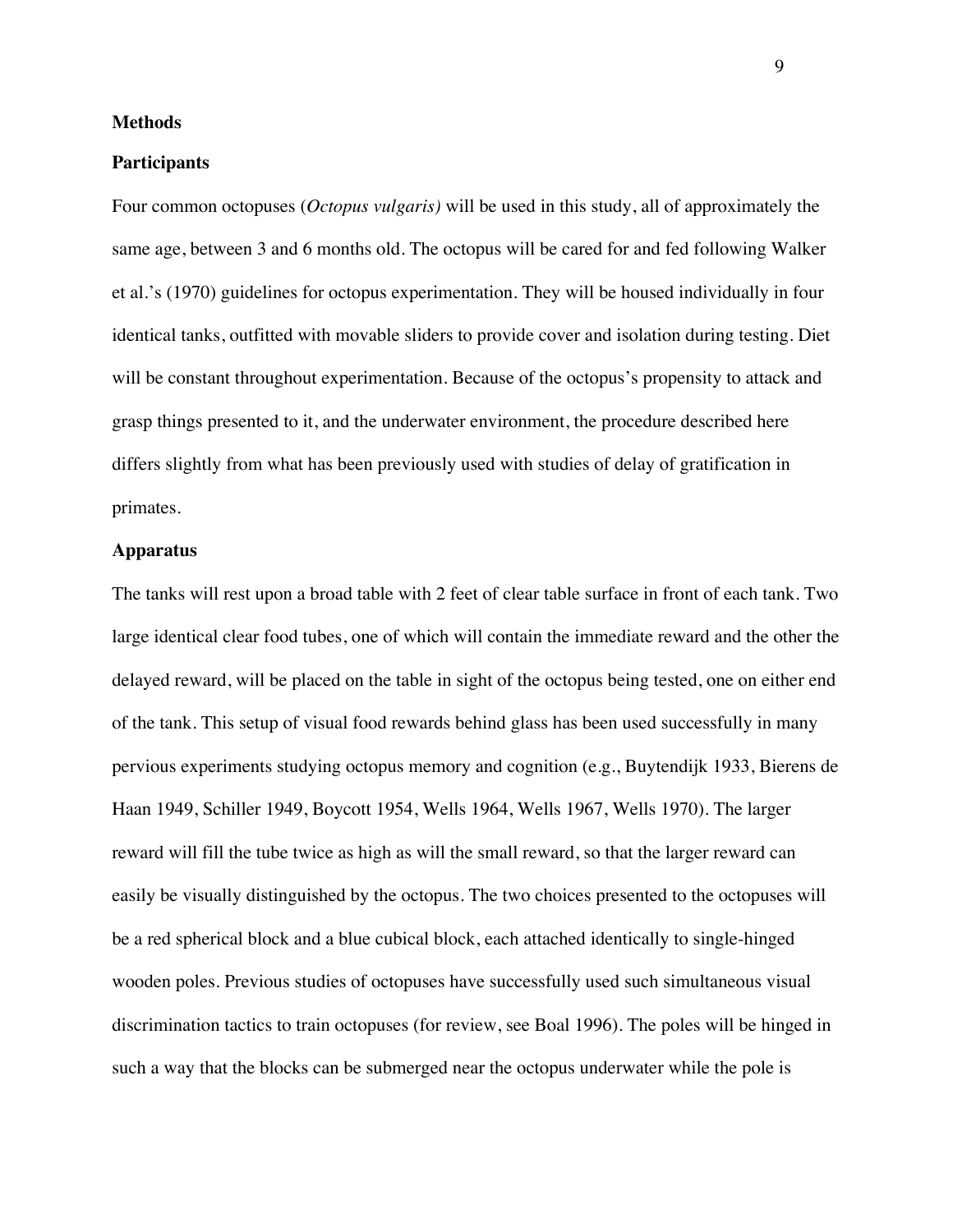operated by the experimenter. When the octopus grasps one of the blocks, the block that was not chosen will be retracted out of the water, and the selected food reward will be dispensed.

# **Procedure**

# *Preliminary training:*

*Purposes:* The purposes of the preliminary training are (i) to ensure that the octopus links the reward signal, a the two second audio tone, with food reward; (ii) to ensure that it understands that the clear tubes in front of the tank contain its food; and (iii) to habituate the octopus to the presence and actions of the experimenter.

The octopuses will be fed in the following manner each day for two weeks: the experimenter will place a clear tube filled with food in front of the tank, play a two second tone, and immediately give the food to the octopus.

### *Training 1***:**

*Purposes:* The purposes of Training 1 are (i) to train the octopus to link its action of grabbing one of two wood blocks to the result of receiving a food reward, (ii) to train the octopus to understand that the food blocks on either side correspond to the tube reward in front of that food block, and (iii) to train the octopus to associate one block with an immediate reward and the other block with a delayed reward.

The tubes will be placed in front of the octopus tank upon the table, with the immediate reward tube on the left and the delayed reward tube on the right.<sup>2</sup> The blocks will be presented to the octopuses on the same side as their corresponding reward. To counterbalance bias towards one block or color, the red sphere will correspond with immediate reward for octopuses 1 and 2

 $2$  It is possible that the octopuses will exhibit side bias, which is a tendency of some animals to adopt a strategy of always selecting the same side choice in a testing situation. There is no precedent which would lead me to expect that octopuses will display side bias, particularly since octopuses have 8 manipulator limbs instead of 2. The data from this phase will be analyzed and, if side bias is present, additional control trials will be added in which the sides will be switched (see "Training 2").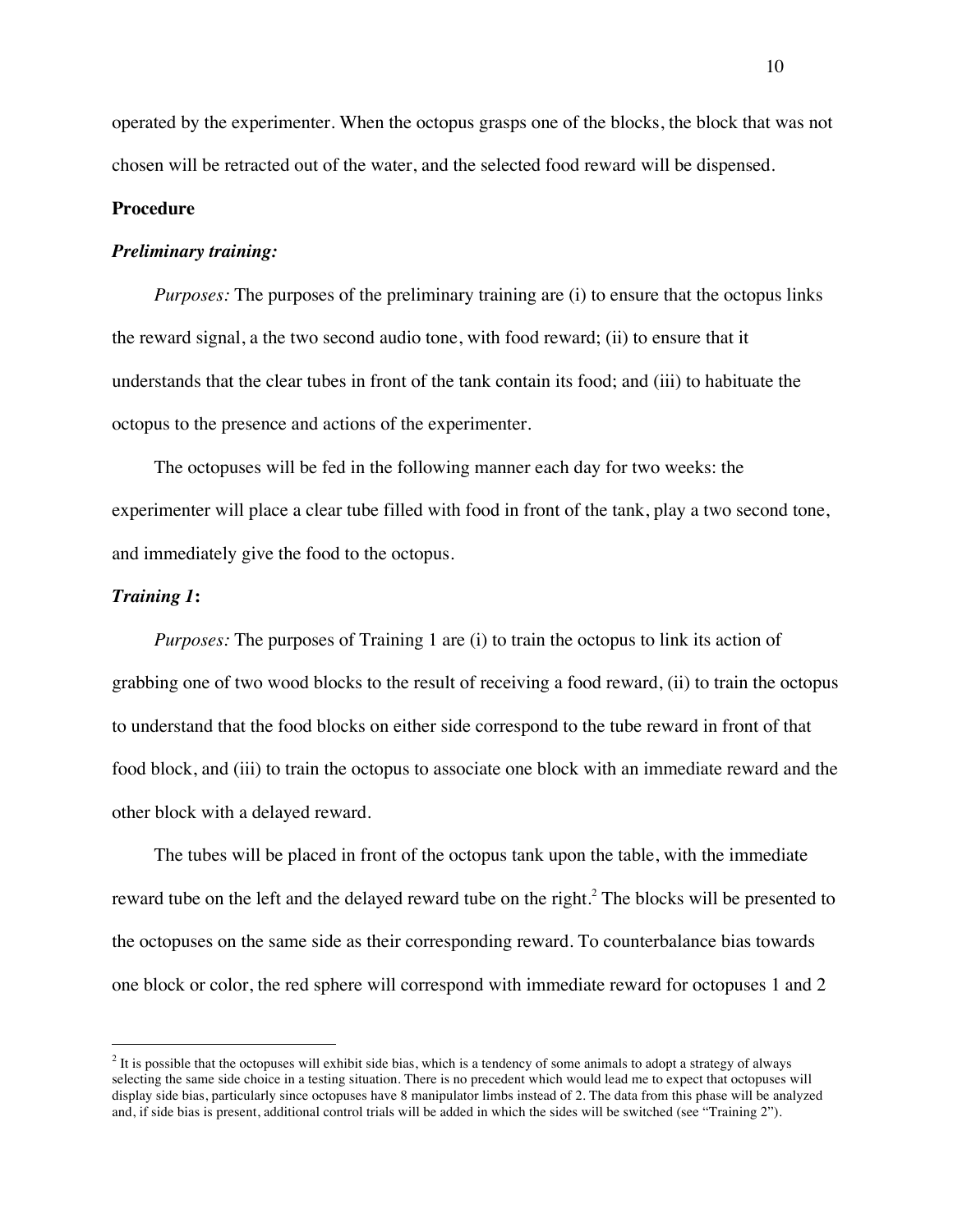and delayed reward for octopuses 3 and 4. Similarly, the blue cube will correspond with the delayed reward for octopuses 1 and 2 and the immediate reward for octopuses 3 and 4. The time delay in this phase will be 15 seconds before the food reward is given.

Each octopus will undergo 10 trials per day. During each trial, one of the two tubes, left or right, will be filled with food reward and the other will be left empty. The tubes will be placed in clear sight of the octopus, then the blocks will be simultaneously presented to the octopus in the tank. When the octopus grasps a block, the untouched block will be removed from the water and the corresponding unselected tube will be moved backwards, away from the tank. If the octopus grasps the incorrect block, corresponding to the empty tube, the empty tube will be lifted and presented towards the octopus, and a 30 second delay will begin before the next trial commences. This 30 second delay serves as negative reinforcement of an incorrect choice, so that the octopuses cannot simply adopt the strategy of swiftly selecting both choices without figuring out which choice corresponds to the food reward. If the octopus grasps the correct block, corresponding to the food reward, a two second tone will play and the octopus will be given the food reward from the tube. If the correct block is the delayed reward block, the two second tone will indicate the start of the 15 second delay. At the conclusion of the delay, a one half second tone will sound and the experimenter will give the food reward to the octopus. By only providing one desirable choice to the octopuses and one empty choice, I will train the octopuses to understand the correlation between block side and reward side. Additionally, the octopuses will learn that the left block is the immediate reward and the right block is the delayed reward.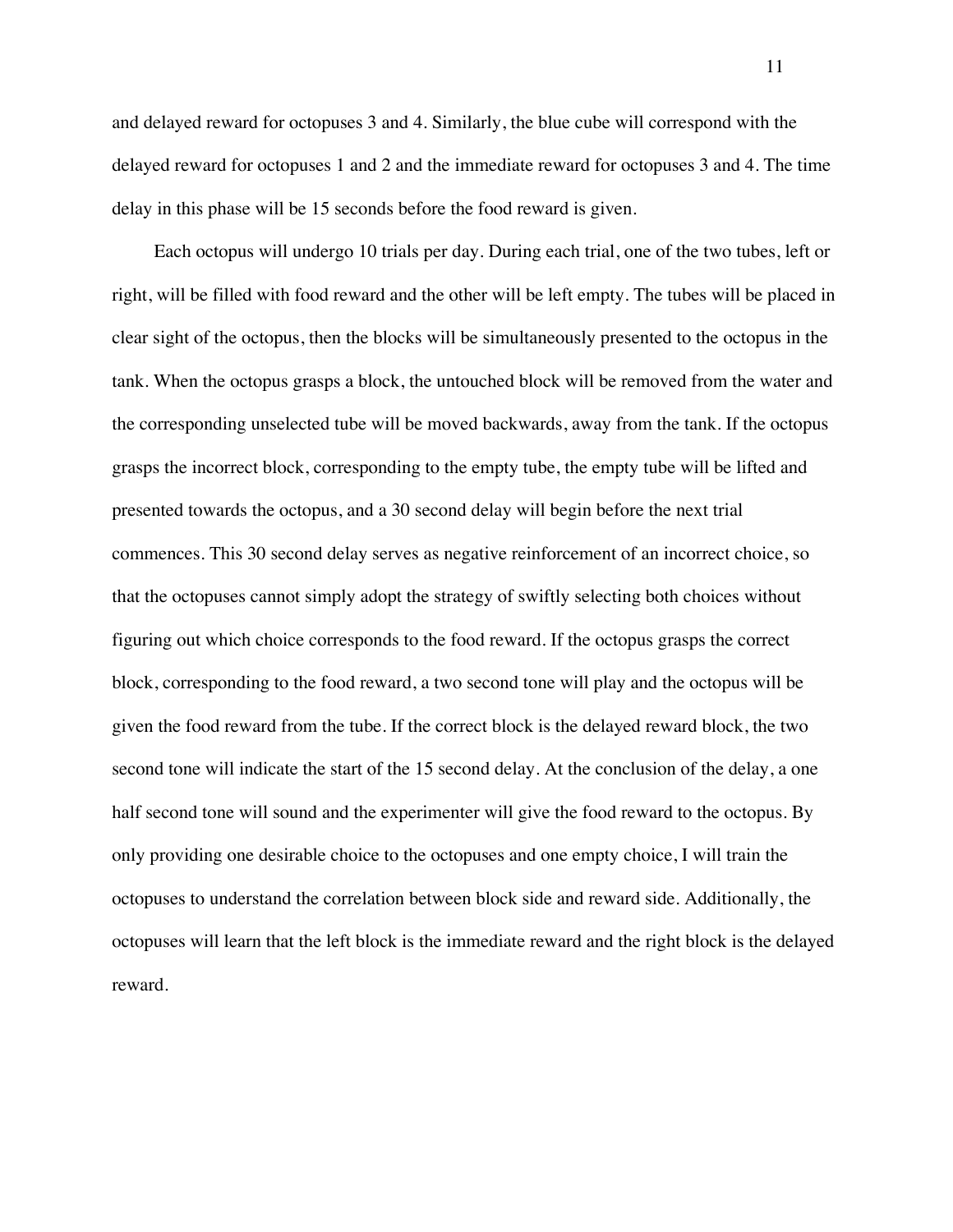In order to have "passed" the first phase of training, the octopus must grasp the correct block—i.e., the block on the same side as the tube containing a food reward— on its first try  $7$ out of 10 times for 3 days in a row.

# *Training 2 (if necessary to correct for side bias):*

*Purposes:* The purpose of Training 2 will be to correct for side bias, if side bias was observed in training one. That is, if an octopus is observed to be consistently choosing one side 75% of the time, regardless of the positioning of the food reward, Training 2 will be enacted.

The procedure will be identical in every way to that of Training 1, except that the side positioning of the immediate reward tube and block and delayed reward tube and block will no longer be constant, but will be randomly determined, switching from side to side. In order to advance to the testing stage, the octopus must still choose the correct block, corresponding to the tube with the food reward, 7 out of 10 times for 3 days in a row.

### *Testing 1: 20 second delay*

*Purposes:* The purposes of the Testing 1 phase are (i) to ensure that the octopuses understand the testing situation and do not demonstrate unexpected biases; that is, if reward sizes are equal (or larger) for the immediate option, the octopus should choose the immediate option, and (ii) to determine whether or not octopuses are capable of consciously deciding to delay gratification for 20 seconds in order to receive a larger food reward.

Each octopus will undergo five days of testing at this level, where each day consists of up to 10 reminder trials and 8 testing trials. In the reminder trials, food will only be placed in one of the two tubes, immediate or delayed, (randomly chosen); the octopus must correctly grasp the corresponding block 5 times in a row before beginning the test trials. This will ensure that the octopus knows the outcome of choosing each block and is not just randomly selecting.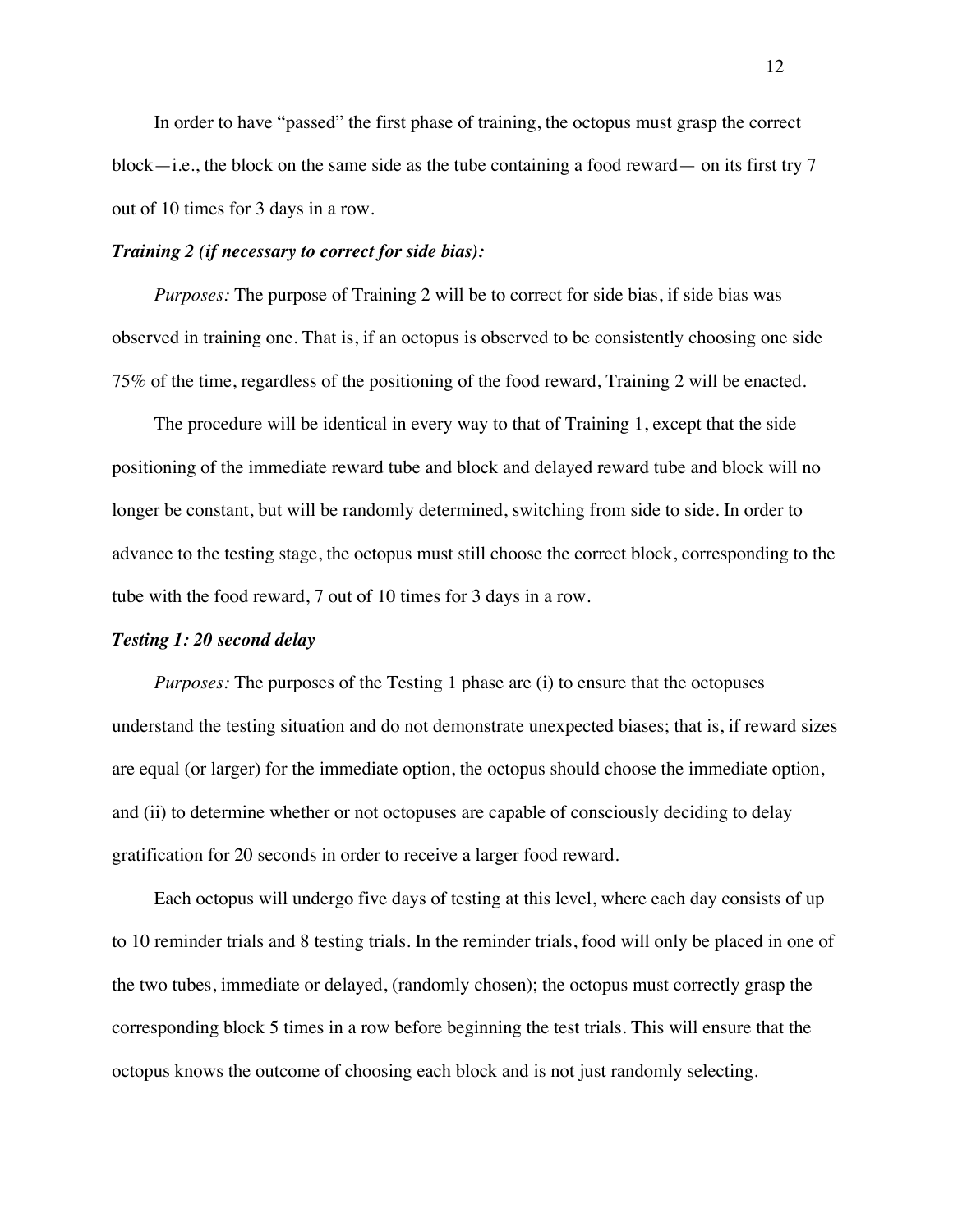The 8 test trials will consist of 4 "delay" trials in which the larger reward corresponds to the delayed reward choice, 2 "equal" trials in which the rewards are small and equal for delayed and immediate, and 2 "immediate" trials in which there is a small reward for the immediate choice and no reward for the delayed choice. The "immediate" and "equal" trials serve to demonstrate whether or not the octopus truly understands the testing situation; if it does, it should select the immediate choice for all 4 of these trials, since the reward is either equal or greater for selecting the immediate. Thus, the "immediate" and "equal" trials provide a baseline with which to compare the "delay" trials. The "delay" trials, thus, will determine whether the octopus is able to consciously make a choice to delay gratification for 20 seconds in order to receive a larger reward. The larger reward will only be present for the "delay" trials and will only be associated with the delayed gratification option. The "equal" and "immediate" trials are necessary to establish a baseline, but only the small reward option will be present in these trials to prevent to octopus from getting confused and associating the larger reward with the immediate option. These 8 trials will be randomly ordered, to control for any bias based on order of presentation.

In each trial, the octopus will be presented with two clear tubes of food; the larger reward will be visually filled twice as high with food as the smaller reward. Right after the tubes are placed on the table right in front of the tank, the wooden blocks will be presented to the octopus. Once the octopus grasps a block, the 2-second tone will be played to signal to the octopus that it will receive a food reward, the unselected block will be retracted, and the unselected tube will be pulled back from the tank. If the octopus grasps the immediate reward block (red for octopuses 1 and 2, blue for octopuses 3 and 4), the experimenter will instantly give the food within the selected tube to the octopus. If the octopus grasps the delayed reward block, the experimenter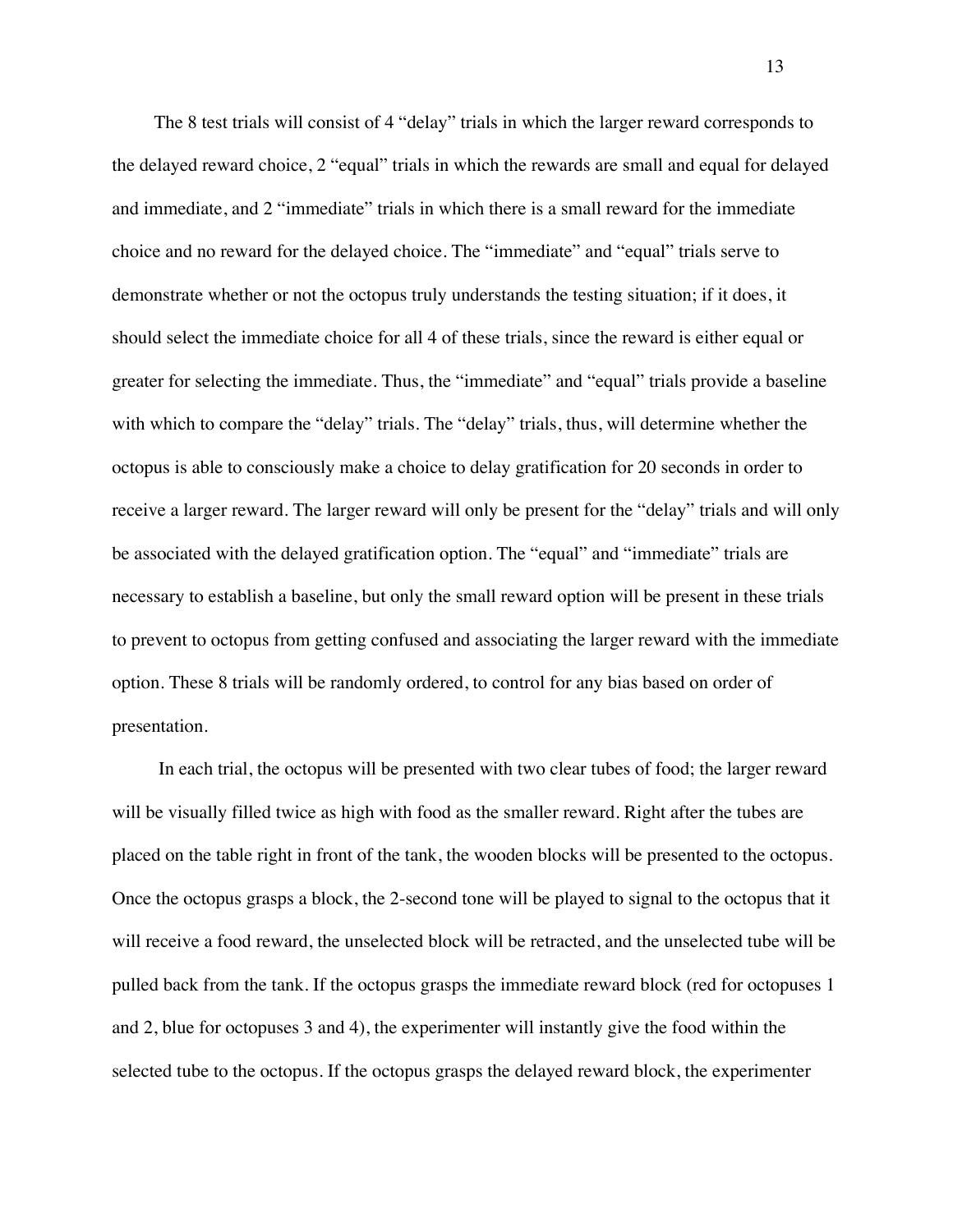will begin the 20 second delay as soon as the octopus grasps the block. Once the delay is over, a one-half second tone will sound, and the experimenter will give the food reward to the octopus. Once the food has been given, the experimenter will reset the conditions and begin the next trial.

In order to move on to the next phase of testing, the octopus must choose to delay gratification for a larger reward at least 3 out of 4 times 3 days in a row.

#### *Testing 1 b: 40 second delay*

The procedure will be identical to that used in Testing 1 a, except that the delay for the delayed reward choice will be 40 seconds instead of 20 seconds. In order to move on to the next phase of testing, the octopus must choose to delay gratification for a larger reward at least 3 out of 4 times 3 days in a row.

# *Testing 1 c: 60 second delay*

See above.

# *Testing 1 d: 120 second delay*

See above.

# *Testing 2: Self-distracting Play*

*Purposes:* The purposes of this phase are (i) to examine whether the octopuses use selfdistracting play to cope with the delayed reward condition, and (ii) to determine if the presence of toys will allow them to wait longer for the reward. Will the octopuses play significantly more with toys during testing delays than at other times? Additionally, will the octopuses improve their performance—i.e., become more patient—when toys are present?

An identical set of three toys will be provided to octopuses 1 and 3. The toys will be in the cage at all times, including times when the octopus is not testing. Octopuses 2 and 4 will not be provided with toys, but will undergo identical testing to the others. This is to control for the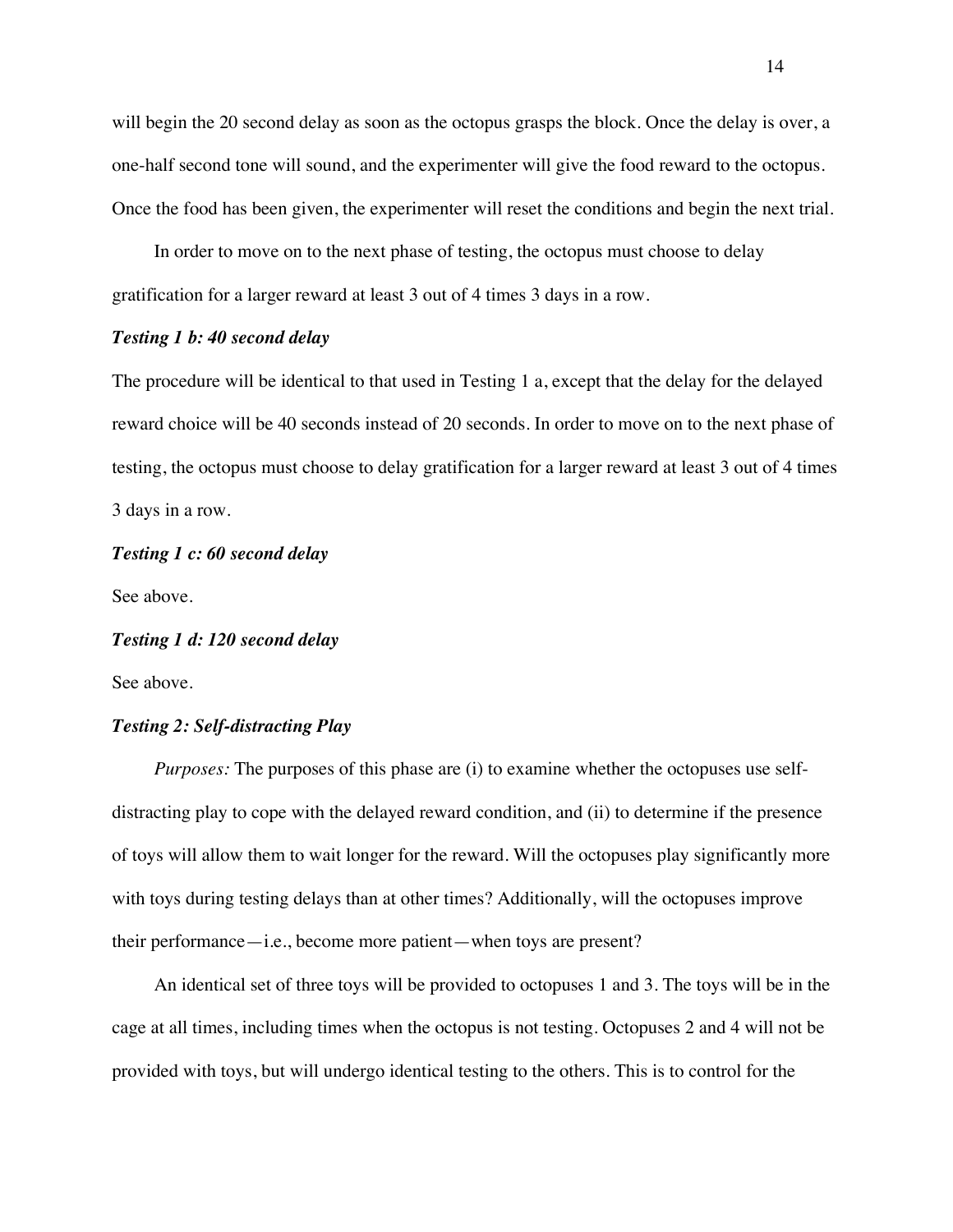possibility that the octopuses naturally become better at delaying reward receipt over time, so that there is a baseline with which to compare the effects, if any, of the presence of toys.

The testing procedure will be identical to that of *Testing 1*, with delay times of 20 seconds, 40 seconds, 60 seconds, and 120 seconds. Each trial will be videotaped, and the videotapes will each be coded by two independent observers for the amount of time the octopus spends interacting with the toys during the testing sessions. These times will be compared to the amount of time the octopus spends interacting with the toys during randomly selected sections of videorecorded time of equal length from non-testing portions of the day. Additionally, time spent interacting with the toys will be compared between trials in which the delayed option is the right choice and when the immediate option is chosen. Videos from the reminder trials, in which only one tube is filled with food, will also be examined and compared with non-testing videos.

Similarly to Testing 1, the octopus will advance to the greater delay time if it chooses to delay gratification at least 3 out of 4 times for 3 days in a row. The time delay level to which the octopuses advance, and their overall percentage of delay trials selected, will be compared to Testing 1 to see if the presence of toys improves their ability to delay gratification. Since two control octopuses will not undergo this phase of training, but will instead repeat Training 1, the progress in delay of gratification abilities can be compared to the natural progress of an octopus not exposed to the potential coping mechanism of toys.

### **Results/Interpretation**

# *Hypothesis 1: Delay of Gratification*

The results of this study will shed light on whether or not octopuses have the cognitive ability to wait, delaying immediate gratification, for a larger reward. This ability has only been found to a significant level in primates, which potentially developed intelligence through the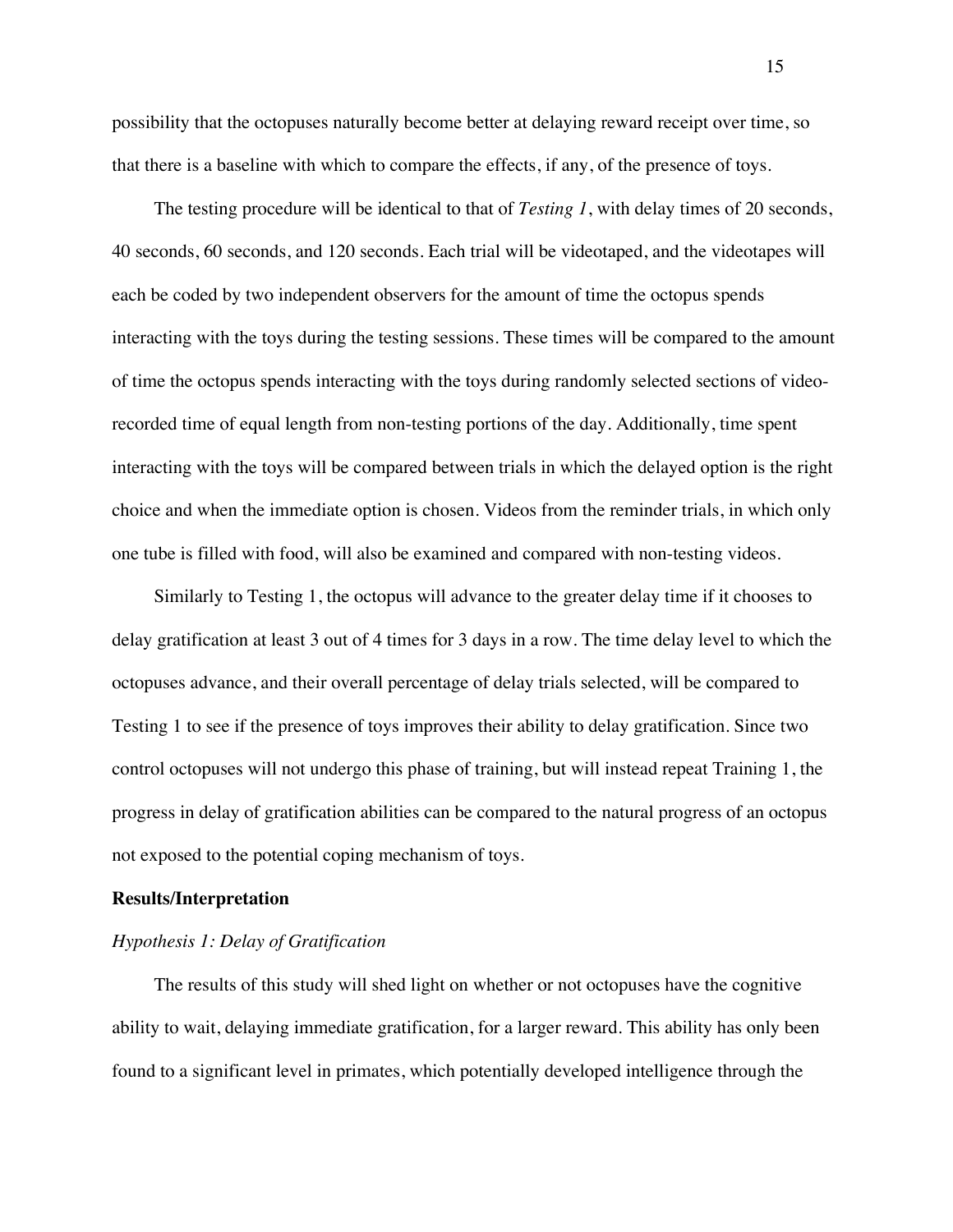same pathways as humans (Evans and Beran 2007). Whether or not mollusks display this cognitive ability, it will provide valuable information about the development of intelligence in an organism totally unrelated to humans. If octopuses can delay gratification, particularly if they employ self-distraction as a coping mechanism, it will suggest that mollusk cognition evolved in a parallel fashion to primate cognition; this result would encourage researchers to examine what evolutionary pressures produce such similar cognition in species as different as octopuses and chimpanzees. Further, it would be the first instance of a very short-lived creature demonstrating significant ability to understand the future and predict effects of their actions, thus challenging the traditional hypothesis that such capacities evolved coincidentally with longer lifespans.

Conversely, should octopuses prove unable to delay gratification, an important difference between invertebrate and vertebrate cognition will have been found. The implication of this result is either that octopus intelligence is, in fact, fundamentally different in certain ways than primate intelligence or that octopus intelligence is not as evolved as that of primates. We can then seek to understand the effects of differing environmental selection pressures on cognition by examining this alien intelligence. Regardless of the results of this portion of the study, it will allow us to better understand the evolution of higher cognition in animals.

# *Hypotheses 2 and 3: Self-Distracting Play*

Additionally, this study will further examine play behavior in octopuses by studying whether or not octopuses play with available toys to distract themselves. Since octopuses are highly intelligent and short-lived, it makes sense that they would have a high innate propensity for play and exploration; evolutionarily, octopuses that investigated novel types of crabs, taking time to figure out how to pry open the shell, would have access to a new food source and would thus have a greater chance to survive than non-curious octopuses. Play is characteristic of

16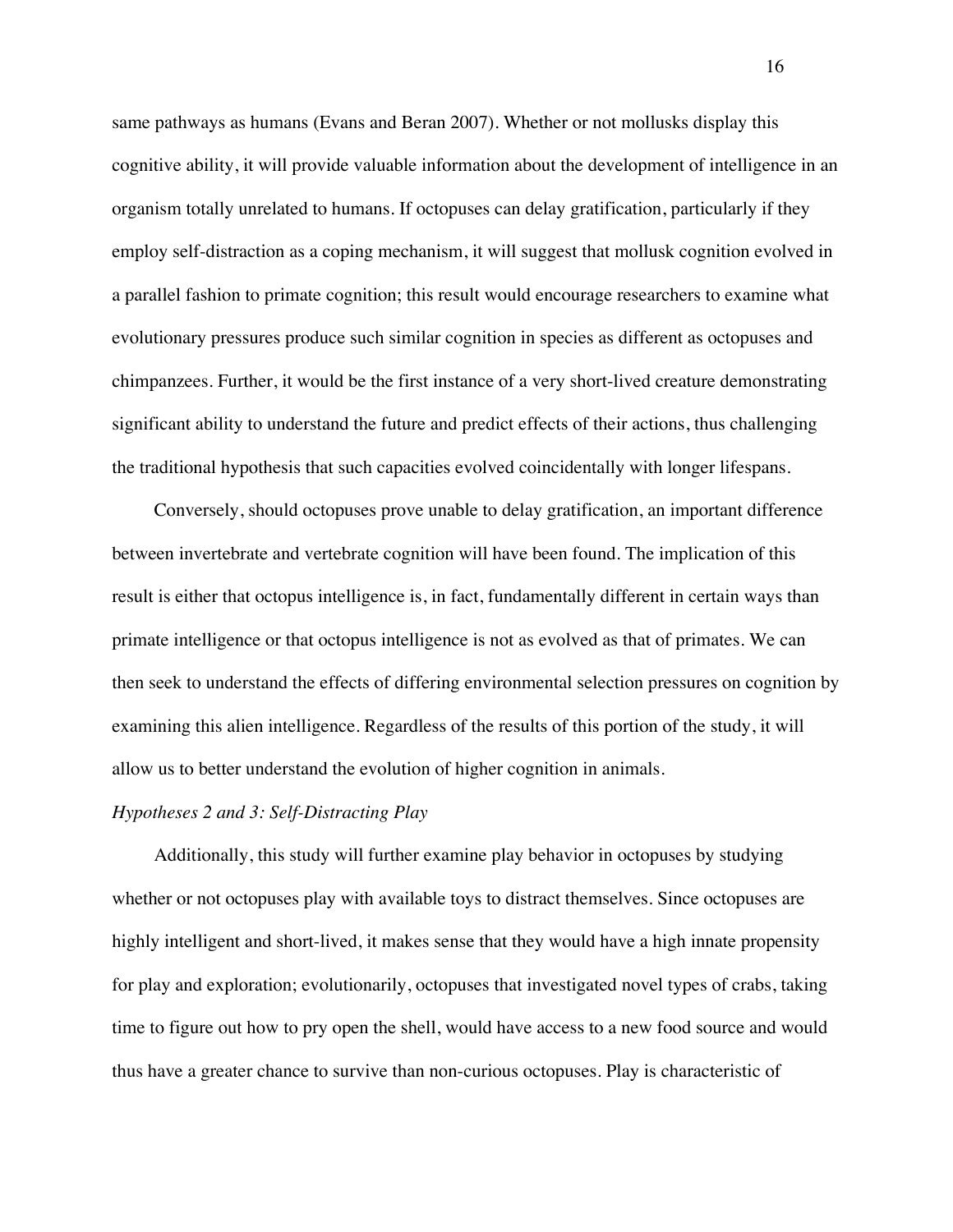intelligent life, since it provides an avenue to gather information and experiment (Siviy 1998). Instances of juvenile play have been well documented and examined, often with the conclusion that play provides an avenue for cognitive training (e.g., Biben 1998). However, a less well understood aspect of play is the purpose of object play in adult animals (Hall 1998). Adult object play has been characterized as "resistant to explanation" (Biben 1998) and has been the focus of far less studies than juvenile exploratory play. The results of the proposed study will provide further data to examine adult object play, and will further elucidate potential functional purposes of play in animals. Whether or not octopuses use play behavior to distract themselves remains to be seen, and will provide another interesting avenue to examine the development of higher cognition.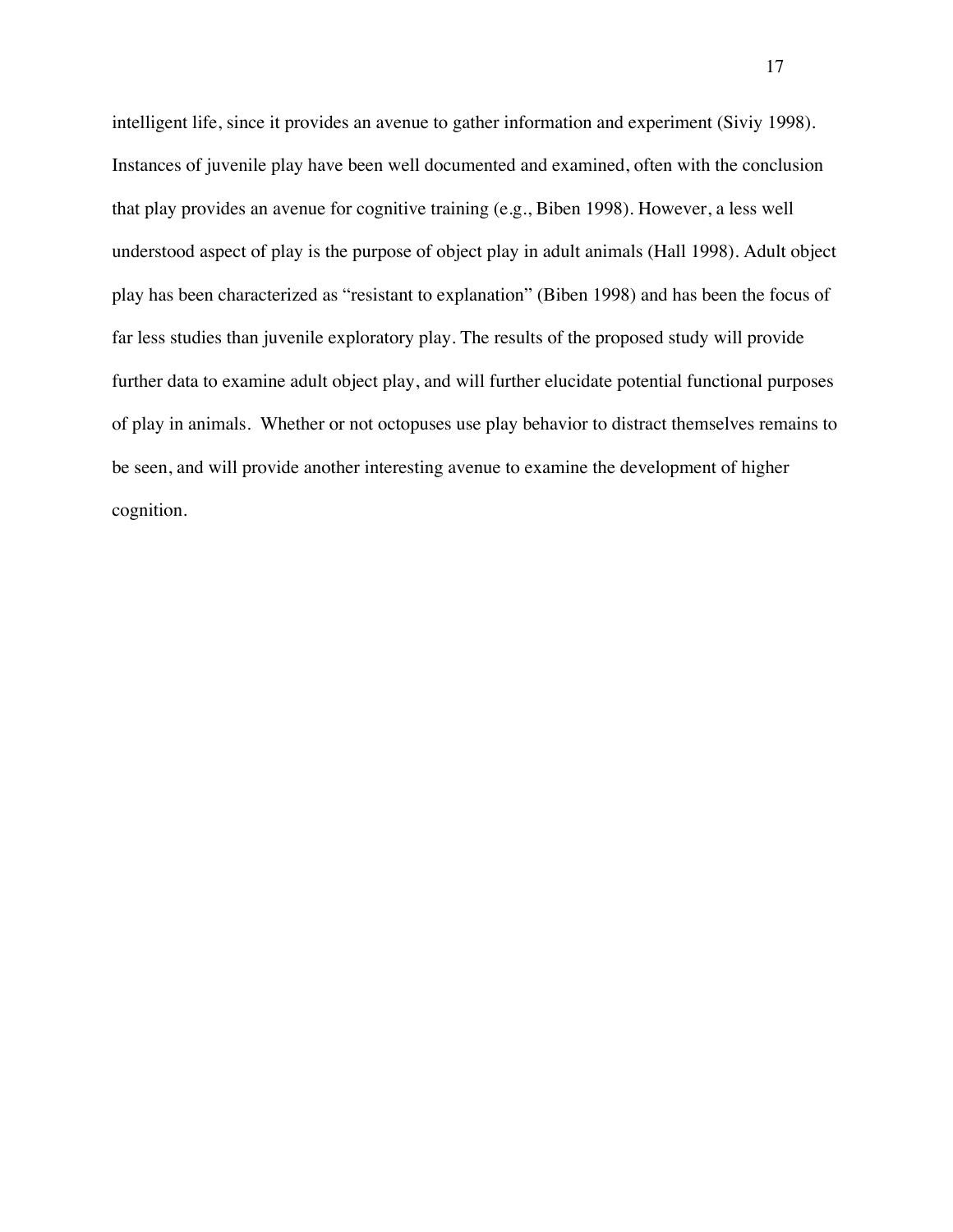### **Literature Cited**

- Ainslie G. 1974. Impulse control in pigeons. Journal of the Experimental Analysis of Behavior 21: 485–489.
- Alves, C., J.G. Boal, and L. Dickel. 2007. Short distance navigation in cephalopods: A review and synthesis. Cognitive Processing 9:239–247.
- Biben, M. 1998. Squirrel monkey play fighting: Making the case for a cognitive training function for play. Pages 161-182 in Animal Play: Evolutionary, Comparative, and Ecological Perspectives (M. Bekoff and J.A. Byers, Eds.) Cambridge, USA.
- Bierens de Haan, J. A. 1949. Animal psychology. Hutchinson, London, UK.
- Boal, J. 1991. Complex learning in *Octopus bimaculoides.* American Malacological Bulletin 9:75–80.
- Boal, J. G. 1996. A review of simultaneous visual discrimination as a method of training octopuses. Biological Reviews of the Cambridge Philosophical Society 71:157–190.
- Boycott, B. B. 1954. Learning in *Octopus vulgaris* and other cephalopods. Pubblicazione della Stazione Zoologica di Napoli 25:67–93.
- Boycott, B. B., and J.Z.Young. 1950. The comparative study of learning. Symposium of the Society for Experimental Biology 4: 432–453.
- Budelmann, B. U. 1994. Cephalopod sense organs, nerves and the brain: Adaptations for high performance and life style. Marine and Freshwater Behaviour and Physiology 25: 13–33.
- Burghardt, Gordon M. 1998. The evolutionary origins of play revisited: Lessons from turtles. Pages 1-26 in Animal Play: Evolutionary, Comparative, and Ecological Perspectives (M. Bekoff and J.A. Byers, Eds.) Cambridge, USA.
- Buytendijk, F. J. J. 1933. Das Verhalten von Octopus Nach teilweiser Zerstorung des "Gehirns" [The behavior of Octopus after partial destruction (or removal) of its brain]. Archives Neerlandaises de Physiologie de l'Homme et des Animaux18: 24–70.
- Chichery, R. 1992. L'apprentissage chez les mollusques [Learning in mollusks]. Psychologie Française 37:15–20.
- Cournoyer, M., and M. Trudel.1991. Behavioral correlates of self-control at 33 months. Infant Behavior and Development 14:497–503.
- Evans, T. A., and M.J. Beran. 2007. Chimpanzees use self-distraction to cope with impulsivity. Biology Letters 3: 599-602.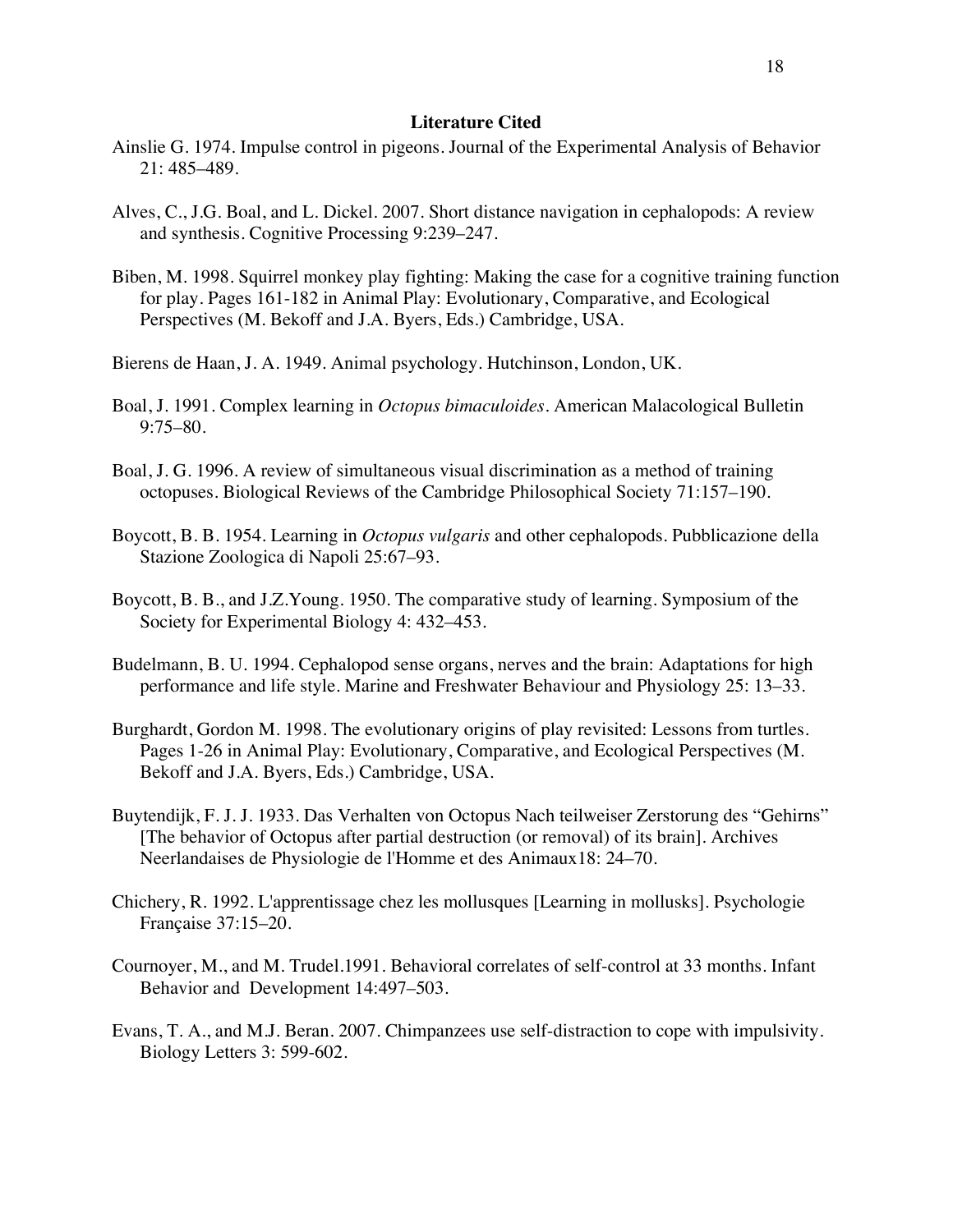- Fantino, E. 1966. Immediate reward followed by extinction vs. later reward without extinction. Psychonomic Science 6: 233-234.
- Fiorito, G., and P. Scotto. 1992. Observational Learning in *Octopus Vulgaris*. Science:545-547.
- Fiorito, G., C. Vonplanta, and P. Scotto. 1990. Problem-solving ability of *Octopus vulgaris*  Lamarck (Mollusca, Cephalopoda). Behavioral and Neural Biology 53:217-230.
- Forister, A. 2002. The octopus and the orangutan: More true tales of animal intrigue, intelligence, and ingenuity. Library Journal 127:136-136.
- Grosch, J., and A. Neuringer. 1981. Self-control in pigeons under the Mischel paradigm. Journal of the Experimental Analysis of Behavior 35:3-21.
- Hall, Sarah L. 1998. Object play by adult animals. Pages 45-60 in Animal Play: Evolutionary, Comparative, and Ecological Perspectives (M. Bekoff and J.A. Byers, Eds.) Cambridge, USA.
- Heinrich, B., and R. Smolker. 1998. Play in common ravens (*Corvus corax*). Pages 27-44 in Animal Play: Evolutionary, Comparative, and Ecological Perspectives (M. Bekoff and J.A. Byers, Eds.) Cambridge, USA.
- Hochner, B., E. R. Brown, M. Langella, T. Shomrat, and G. Fiorito. 2003. A learning and memory area in the octopus brain manifests a vertebrate-like long-term potentiation. Journal of Neurophysiology 90:3547–3554.
- Ikeda, Y. 2009. A perspective on the study of cognition and socialityof cephalopod mollusks, a group of intelligent marine invertebrates. Japanese Psychological Research 51:146–153.
- Killeen,P.R., J.P. Smith, and S.J. Hanson. 1981. Central place foraging in *Rattus norvegicus*. Aniimal Behavior 29:64–70.
- Liddell, H.G. and R.Scott. 2011. A Greek-English Lexicon. AT: http://www.perseus.tufts.edu/, DOA 2 May 2011.
- Logue, A. W., and T.E. Penia-Correal. 1984. Responding during reinforcement delay in a selfcontrol paradigm. Journal of the Experimental Analysis of Behavior 41:267-277.
- Mather, J.A. 2004. Cephalopod skin displays: From concealment to communication. Pages 193- 214 in Evolution of Communication Systems: A Comparative Approach (D. K. Oller and U. Griebel, Eds) Cambridge, MA.
- Mather, J. A. 1991. Navigation by spatial memory and use of visual landmarks in octopuses. Journal of Comparative Physiology 168:491–497.

Mather, J. A. 1995. Cognition in cephalopods. Advances in the Study of Behavior 24: 317–353.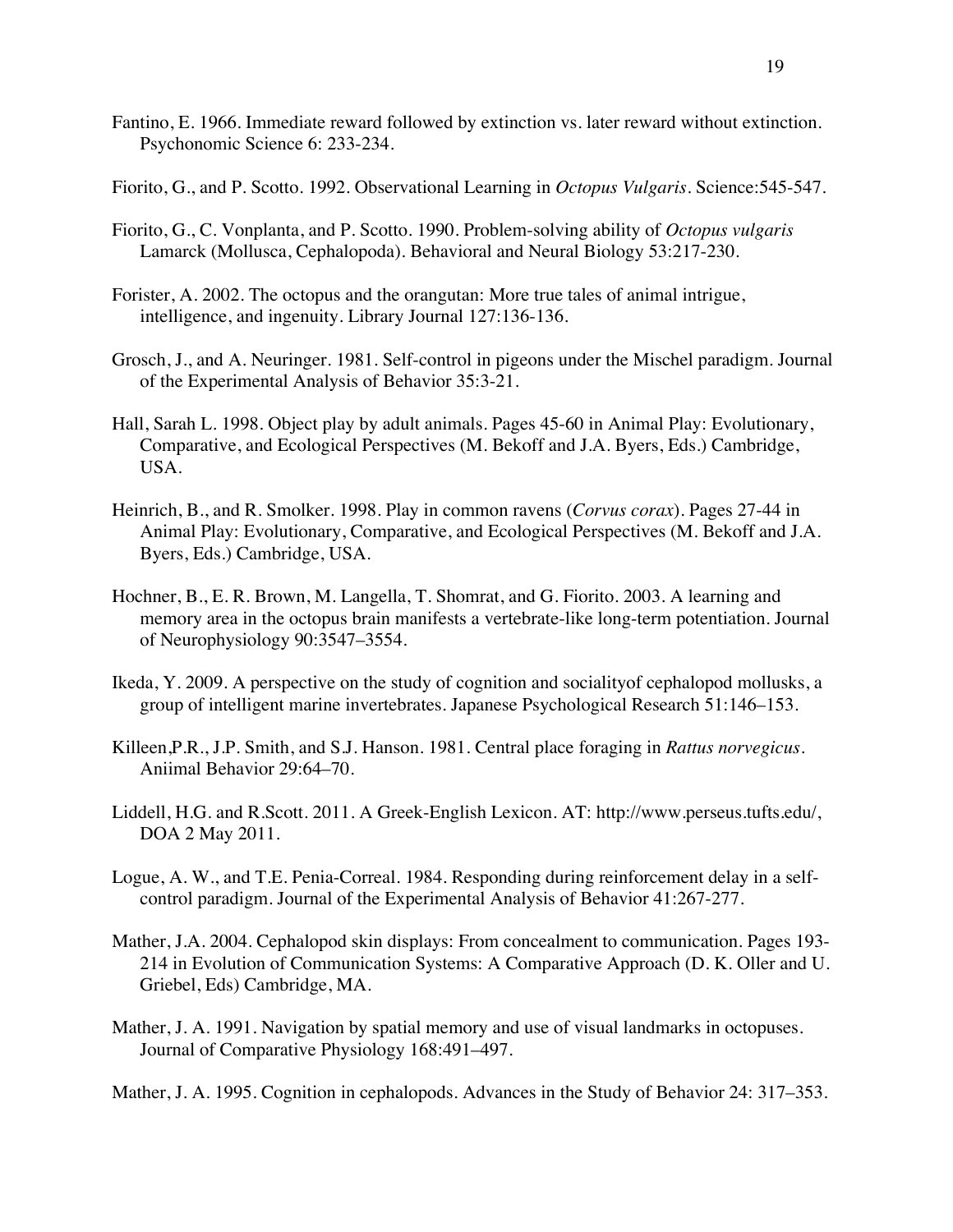- Mather, J. A. 1994. Home choice and modification by juvenile *Octopus vulgaris* (Mollusca, Cephalopoda) – specialized intelligence and tool use. Journal of Zoology 233:359-368.
- Mather, J. A. 2008. To boldly go where no mollusc has gone before: Personality, play, thinking, and consciousness in cephalopods. American Malacological Bulletin 24:51-58.
- Mather, J. A., and R.C. Anderson. 1999. Exploration, play, and habituation in octopuses *(Octopus dofleini)*. Journal of Comparative Psychology 113:333–338.
- Mazur, J. E., and A.W. Logue. 1978. Choice in a "selfcontrol" paradigm: Effects of a fading procedure. Journal of the Experimental Analysis of Behavior 30: 11-17.
- Miller, D.T., and R. Karniol. 1976. Coping strategies and attentional mechanisms in selfimposed and externally imposed delay situations. Journal of Personality, Sociology, and Psychology 34:310–316.
- Mischel, W. 1974. Processes in delay of gratification. Pages 249–292 in Advances in Experimental Social Psychology, Vol. 7 (L. Berkowitz, Ed.)Academic Press, New York, NY.
- Packard, A. 1972. Cephalopods and fish: The limits of convergence. Biological Reviews 47:241– 307.
- Packard, A. 1963. The behaviour of *Octopus vulgaris*. Bulletin de l'Institut Oceanographique de Monaco 6:35-49.
- Papini, M. R., and M.E. Bitterman. 1991. Appetitive conditioning in *Octopus cyanea*. Journal of Comparative Psychology 105:107–114.
- Sanders, G. D. 1975. The cephalopods. Pages 1-101 in Invertebrate Learning (W. C. Corning, J. A. Dyal, and A. O. D. Willows, Eds). Plenum, New York, NY.
- Schiller, P. H. 1949. Delayed detour response in the octopus. Journal of Comparative Physiology and Psychology 42: 220–225.
- Siviy, S.M. 1998. Neurobiological substrates of play behavior: Glimpses into the structure and function of mammalian playfulness. Pages 221-242 in Animal Play: Evolutionary, Comparative, and Ecological Perspectives (M. Bekoff and J.A. Byers, Eds.) Cambridge, USA.
- Thompson, K.V. 1998. Self assessment in juvenile play. Pages 183-204 in Animal Play: Evolutionary, Comparative, and Ecological Perspectives (M. Bekoff and J.A. Byers, Eds.) Cambridge, USA.
- Toner, I.J., and R.A. Smith.1977. Age and overt verbalization in delay-maintenance behavior in children. Journal of Experimental Child Psychology 24:123–128.